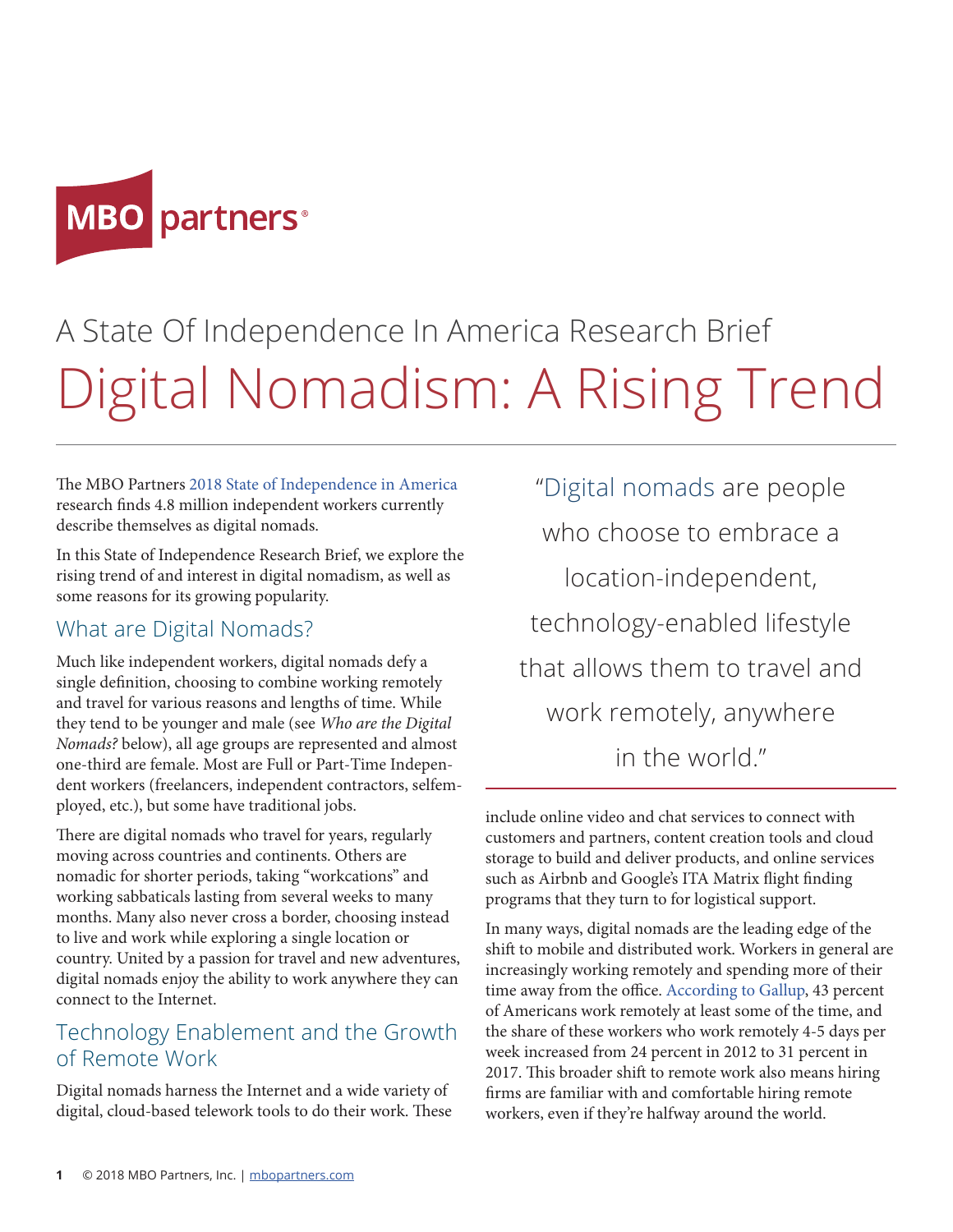# Supported by a Growing Array of Services

To help digital nomads with their journeys, a growing industry is creating products and services to help them navigate the challenges of their work and lifestyle.

These include:

# • Coworking and co-living spaces catering to digital nomads:

These spaces provide a place to work, professional business infrastructure (including highspeed Internet), temporary housing, and access to a local community of like-minded people. *[Roam](https://www.roam.co/)*, for example, provides co-living and coworking spaces specially designed for digital nomads in a growing number of global locations.

# • Online talent marketplaces and remote job sites:

The general online talent marketplaces make it easier for digital nomads to find remote work. There are also specialized marketplaces, such as Estonia's *[Jobbatical](https://jobbatical.com/),* that match workers with short-term, global job opportunities.

#### • Digital nomad tour services:

Companies such as *[Remote Year](https://remoteyear.com/)* and *[Nomad Cruise](https://www.nomadcruise.com/)* bring together groups of professionals who travel, work, and live remotely for a few weeks to as long as a year. These firms handle all the logistics, allowing the digital nomad to focus on work and exploring new places.

## • Online information sites:

These sites provide a wide range of useful data and information that help digital nomads with their travels. For example, *Nomad List* has data on the cost of living, internet speeds, city safety, walkability, weather, taxes, visas, and a variety of other information of interest to nomads for over 1,200 cities around the world.

Even the auto industry is adding products targeted at digital nomads. [Both Volkswagen and Nissan have recently](https://www.fastcompany.com/90216582/how-the-vanlife-movement-is-influencing-car-design)  [announced new vans targeted at "VanLifers,](https://www.fastcompany.com/90216582/how-the-vanlife-movement-is-influencing-car-design)*"* the term used to describe digital nomads who tour around in camper vans.

# Who are the Digital Nomads?

Digital nomads are a diverse group in terms of age, gender, and income. While they skew young and male, almost one-third (31 percent) are female and over half (54 percent) are older than 38 years old.

Because digital nomads are a mix of full-timers (54 percent) and part-timers (46 percent) and many only do it for part of a year, their income from their digital nomad work varies widely. Over a third (38 percent) report earning less than \$10,000 per year. But 16 percent, or about 790,000, say they earn \$75,000 or more.

Digital nomads work a variety of fields, with the most common professions being creative professionals (writers, designers, editors, content creators, etc.), IT professionals (programmers, developers, etc.), marketing and communication professionals, and those involved in ecommerce. The unifying theme of these professions is they can be done remotely using digital tools and the Internet.

Most digital nomads keep their costs down by working from places with relatively low costs of living. Yet often they are serving customers in higher wage labor markets. Combining low-cost living with earning income at the wage rates of higher cost locations, they're able to take advantage of "geoartbitrage." Popularized by the best-selling book The 4-Hour Workweek, geoarbitrage means digital nomads are better able to fund their travels and, potentially, spend less time working to support themselves and more time enjoying their adventure.

## Independents and Traditional Workers Alike Aspire to be Digital Nomads

The digital nomad trend has attracted a lot of media attention as well as a strong following in social media. Popular digital nomad and #vanlife blogs, videos, and Instagram accounts have created a spectator sport inspired by pictures and stories of faraway places, exotic locations, and yoga retreats—often with dogs—along a seashore.

Most people who follow these sites aspire to become digital nomads. This is reflected in the survey data. We asked Americans with traditional jobs if they planned on becoming digital nomads over the next 2-3 years and 11 percent said yes, and 27 percent said maybe. This translates to roughly 17 million people saying yes, and 42 million people saying maybe.

Despite their aspirations, most of these people will not become digital nomads. Instead, they will continue to be what we call armchair digital nomads, those who follow the exploits of others instead of becoming digital nomads